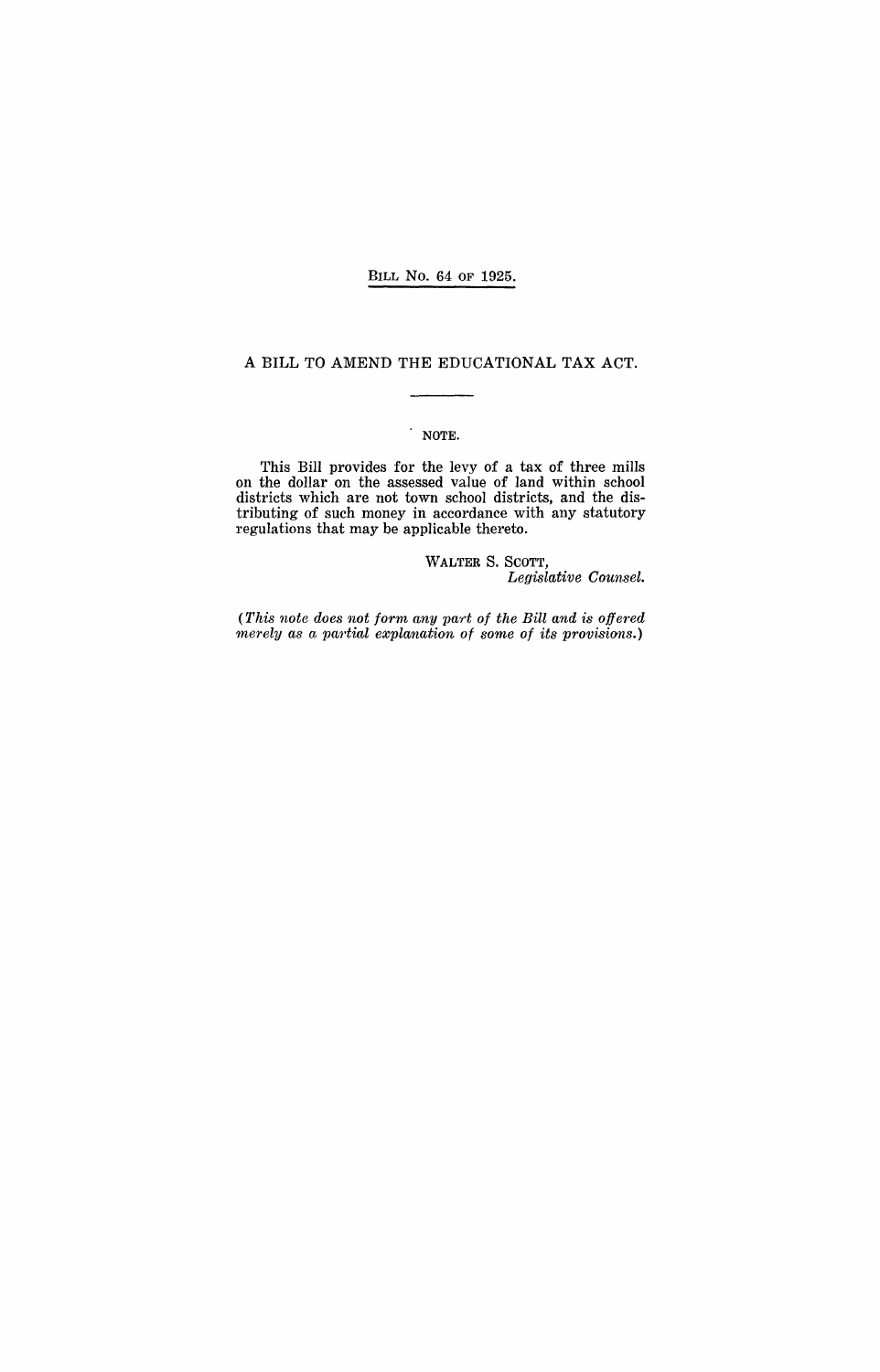# **BILL**

### No. 64 of 1925.

#### An Act to amend The Educational Tax Act.

*(Assented to* , 1925.)

H IS MAJESTY, by and with the advice and consent of the Legislative Assembly of the Province of Alberta, enacts as follows:

**1.** This Act may be cited as *"The Educational Tax Act A ntendntent Act, 1925."* 

*2. The Educational Tax Act,* being chapter 30 of the Revised Statutes of Alberta, 1922, is amended as to section 4 by striking out paragraph (a) thereof, and substituting the following:

" $(a)$  land in any school district which includes any city, town, or village, or part thereof."

3. Sections 6 and 7 of the said Act are hereby struck out.

4. Section 10 of the said Act is amended as to subsection (2) thereof by adding thereto the words "and in respect of land included within any organized school district.'

5. Section 12 of the said Act is amended by striking out all words after the words "Government of Canada," and substituting the following: "and the taxes received in respect of land included in any organized school district shall be deposited by him in the general revenue fund as special accounts and shall be expended by him from time to time in aid of rural education in accordance with the provisions of *The School Grants Act* or such other statutory authority as may be applicable thereto."

G. This Act shall come into force on the ............ day of............................19...